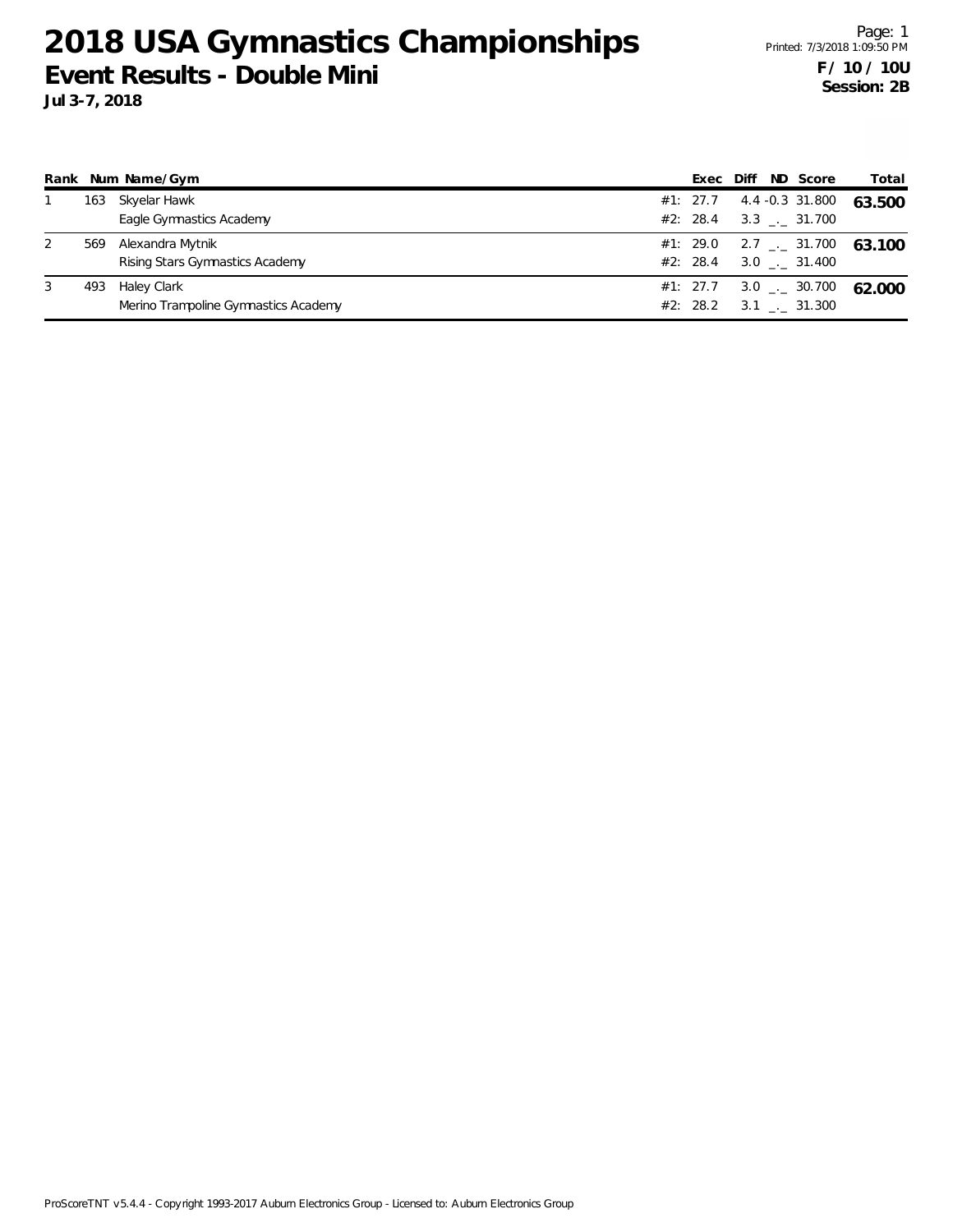|   |     | Rank Num Name/Gym                              | Exec                 | ND Score<br>Diff                                                  | Total  |
|---|-----|------------------------------------------------|----------------------|-------------------------------------------------------------------|--------|
|   | 393 | Nate Erkert<br>High Energy Gymnastix           | #1: 28.2             | $3.1$ $_{\leftarrow}$ 31.300<br>#2: 28.1 3.2 $\frac{1}{2}$ 31.300 | 62.600 |
|   | 782 | Daniel Jarman<br>Wasatch T&T                   | #2: 26.8             | #1: 27.3 3.1 $\frac{1}{2}$ 30.400<br>3.2 -0.3 29.700              | 60.100 |
| 3 | 540 | West Fowler<br>Panhandle Perfection Gymnastics | #1: 19.9<br>#2: 27.0 | $0.6$ _ $-$ 20.500<br>$3.1$ _._ 30.100                            | 50.600 |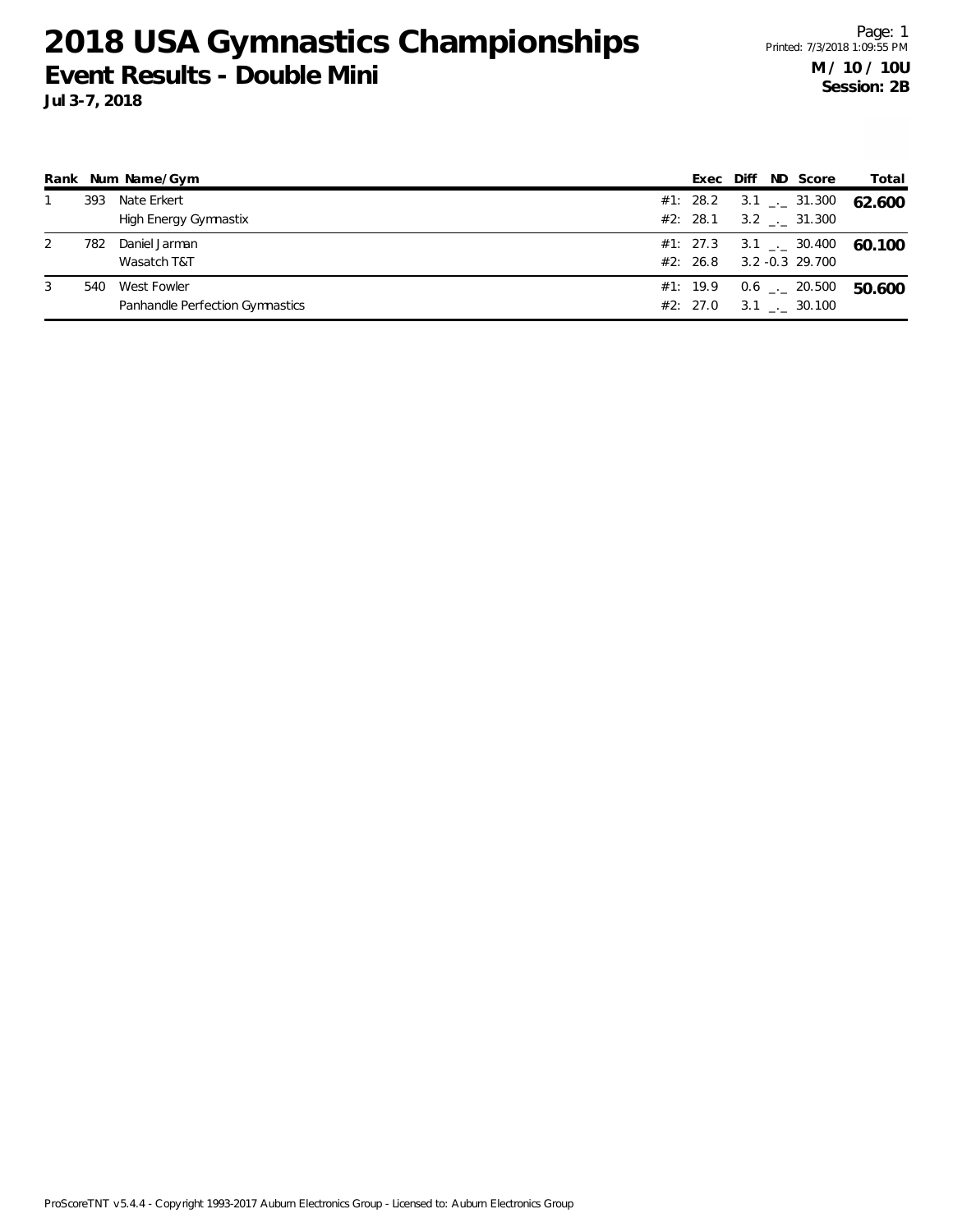|    |     | Rank Num Name/Gym                    |     | Exec     | Diff                         | ND Score | Total  |
|----|-----|--------------------------------------|-----|----------|------------------------------|----------|--------|
|    | 206 | Logan McCoy                          | #1: | 28.3     | 4.4 $\qquad$ 32.700          |          | 63.900 |
|    |     | Elite Trampoline Academy             | #2: | 28.1     | $3.1$ _._ 31.200             |          |        |
| 2T | 195 | Ava Dehanes                          | #1: | 28.8     | $2.7$ $_{\sim}$ 31.500       |          | 63.600 |
|    |     | Elite Trampoline Academy             |     | #2: 29.2 | $2.9$ $_{\leftarrow}$ 32.100 |          |        |
| 3T | 290 | Leah Garafalo                        |     | #1: 28.7 | $3.1$ _._ 31.800             |          | 63.600 |
|    |     | Garden State Trampoline Academy      |     | #2: 28.5 | $3.3$ _._ 31.800             |          |        |
| 4  | 691 | MaryDeary Lehman                     |     | #1: 27.5 | $3.7$ $_{\sim}$ 31.200       |          | 63.000 |
|    |     | Tennessee Elite Gymnastics           |     | #2: 27.9 | $3.9$ $_{\leftarrow}$ 31.800 |          |        |
| 5T | 397 | Ryen Smith                           |     | #1: 27.7 | $3.5$ $_{-1}$ $31.200$       |          | 62.100 |
|    |     | High Point                           |     | #2: 27.8 | $3.1$ _._ 30.900             |          |        |
| 6T | 597 | Rosalie Thongphay                    |     | #1: 28.1 | 4.4 $\qquad$ $-$ 32.500      |          | 62.100 |
|    |     | Scottsdale Gymnastics                |     | #2: 27.0 | $3.5 - 0.9$ 29.600           |          |        |
|    | 67  | Skyla Johnson                        |     | #1: 27.2 | 4.4 -1.2 30.400              |          | 61.400 |
|    |     | All American Gymnastics              |     | #2: 27.7 | $3.3$ $_{\leftarrow}$ 31.000 |          |        |
| 8  | 34  | Ava Huss                             |     | #1: 27.8 | 2.7 0.0 30.500               |          | 61.200 |
|    |     | Air Sports                           |     | #2: 28.0 | $2.7$ $_{\leftarrow}$ 30.700 |          |        |
| 9  | 499 | Betsy Nash                           | #1: | 28.3     | 3.0 0.0 31.300               |          | 59.900 |
|    |     | Merino Trampoline Gymnastics Academy | #2: | 25.8     | $3.1 - 0.3$ 28.600           |          |        |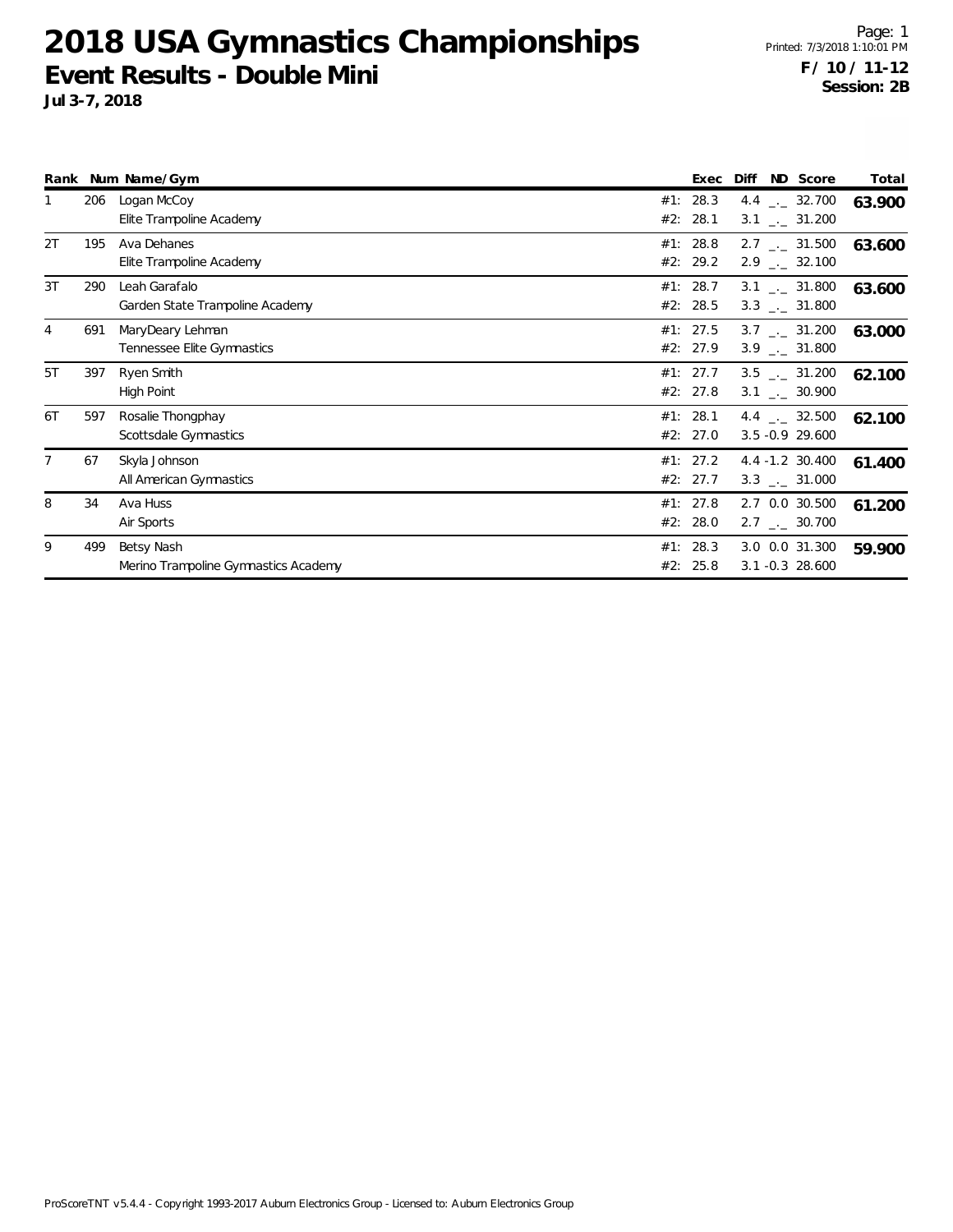|  | Rank Num Name/Gym               |  |  | Exec Diff ND Score      | Total                                    |
|--|---------------------------------|--|--|-------------------------|------------------------------------------|
|  | 293 Reilly Lichtman             |  |  |                         | #1: 28.1 3.3 $\frac{1}{2}$ 31.400 62.400 |
|  | Garden State Trampoline Academy |  |  | $#2: 27.8$ 3.2 . 31.000 |                                          |
|  | 590 Maxx Smithlin               |  |  |                         | #1: 26.8  1.8 -3.3  25.300  56.400       |
|  | Seattle Gymnastics-Ballard      |  |  | #2: 28.0 3.1 . 31.100   |                                          |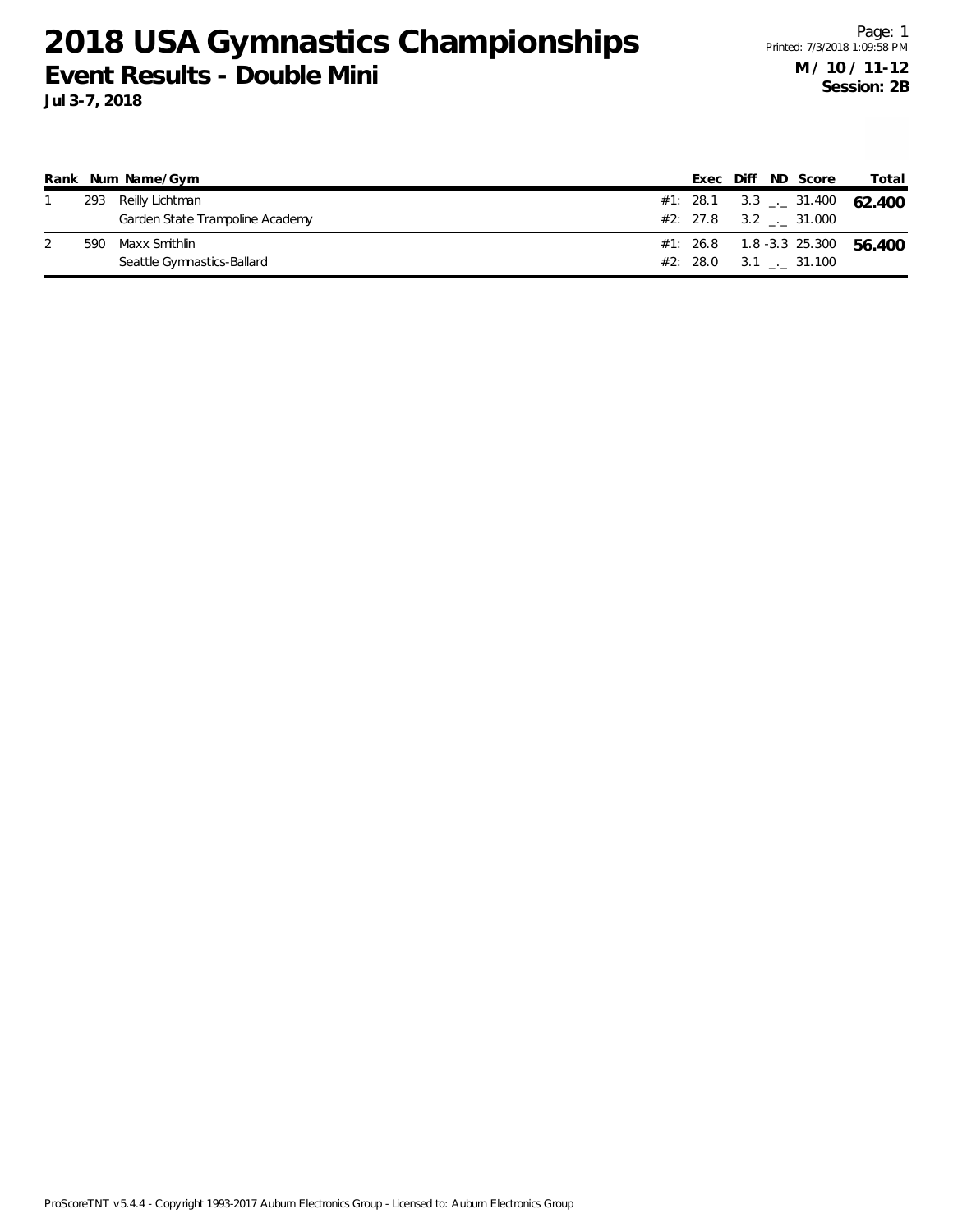|     |     | Rank Num Name/Gym                         |     | Exec                 |  | Diff ND Score                                                | Total  |
|-----|-----|-------------------------------------------|-----|----------------------|--|--------------------------------------------------------------|--------|
| 1   | 13  | Jessica Francis                           |     | #1: 28.7             |  | $3.4$ $_{\leftarrow}$ 32.100                                 | 63.800 |
|     |     | 3T1                                       |     | #2: 29.0             |  | $2.7$ $_{\leftarrow}$ 31.700                                 |        |
| 2   | 318 | Alexis Gustavson                          | #1: | 27.6                 |  | 4.4 $\qquad$ 32.000                                          | 63.400 |
|     |     | Victoria Gymagic Inc.                     |     | #2: 28.6             |  | 3.7 - 0.9 31.400                                             |        |
| 3   | 172 | Caroline Walker                           |     | #1: 28.2             |  | $3.2$ $_{\leftarrow}$ 31.400                                 | 63.100 |
|     |     | Eagle Gymnastics Academy                  |     | #2: 28.4             |  | $3.3$ $_{\leftarrow}$ 31.700                                 |        |
| 4T  | 289 | Rachael DeSimone                          |     | #1: 28.1             |  | $3.3$ _ $-31.400$                                            | 63.000 |
|     |     | Garden State Trampoline Academy           |     | #2: 28.3             |  | $3.3$ _ $-31.600$                                            |        |
| 5T  | 797 | Giana Bianchini                           |     | #1: 28.5             |  | 3.1 -0.3 31.300                                              | 63.000 |
|     |     | World Elite                               |     | #2: 27.6             |  | 4.4 -0.3 31.700                                              |        |
| 6   | 87  | <b>Brinn Durocher</b>                     |     | #1: 27.8             |  | $3.1 - 0.3$ 30.600                                           | 62.900 |
|     |     | Aspire Kids Sports Center                 |     | #2: 27.9             |  | 4.4 $_{\leftarrow}$ 32.300                                   |        |
| 7T  | 769 | Rachel Holland                            |     | #1: 28.7             |  | $3.1$ _._ 31.800                                             |        |
|     |     | West Texas Trampoline & Tumbling Explosi  |     | #2: 27.9             |  | $2.9$ $_{\leftarrow}$ 30.800                                 | 62.600 |
| 8T  | 482 | Joney Servantes                           |     | #1: 27.7             |  | $3.2$ $_{-1}$ 30.900                                         |        |
|     |     | Millers Gymnastics Academy                |     | #2: 28.4             |  | $3.3$ $_{\leftarrow}$ 31.700                                 | 62.600 |
| 9   | 413 |                                           |     | #1: 28.6             |  |                                                              |        |
|     |     | Skylar Reale<br>Indigo Gymnastics Center  |     | #2: 28.0             |  | $3.1$ $_{-1}$ 31.700<br>$3.1 - 0.3$ 30.800                   | 62.500 |
|     |     |                                           |     |                      |  |                                                              |        |
| 10  | 633 | Elayna Bowe<br><b>Stars Gymnastics</b>    |     | #1: 28.2<br>#2: 28.8 |  | 3.2 -0.9 30.500<br>$3.1$ $_{\leftarrow}$ 31.900              | 62.400 |
|     |     |                                           |     |                      |  |                                                              |        |
| 11T | 775 | Tanna Andersen<br>Wasatch T&T             |     | #1: 28.3<br>#2: 28.0 |  | $3.1$ $_{\leftarrow}$ 31.400<br>$2.9$ $_{\leftarrow}$ 30.900 | 62.300 |
|     |     |                                           |     |                      |  |                                                              |        |
| 12T | 457 | Madison Zander<br>Let It Shine Gymnastics |     | #1: 27.6<br>#2: 27.6 |  | $3.2$ $_{\leftarrow}$ 30.800<br>4.8 - 0.9 31.500             | 62.300 |
|     |     |                                           |     |                      |  |                                                              |        |
| 13  | 736 | Carris Coe<br>Tumble Tech                 |     | #1: 28.5<br>#2: 28.2 |  | $3.1$ $_{-1}$ 31.600<br>3.3 -0.9 30.600                      | 62.200 |
|     |     |                                           |     |                      |  |                                                              |        |
| 14  | 498 | Ella Henshaw                              |     | #1: 27.9<br>#2: 28.1 |  | $3.0$ __ 30.900                                              | 62.100 |
|     |     | Merino Trampoline Gymnastics Academy      |     |                      |  | $3.1$ $_{-1}$ $31.200$                                       |        |
| 15  | 497 | Aamirah Hayes                             |     | #1: 26.8             |  | $3.3$ $_{\leftarrow}$ 30.100                                 | 61.400 |
|     |     | Merino Trampoline Gymnastics Academy      |     | #2: 28.2             |  | $3.1$ $_{-1}$ 31.300                                         |        |
| 16T | 214 | Michelle Sherman                          |     | #1: 28.2             |  | $2.1$ $_{-1}$ 30.300                                         | 61.200 |
|     |     | Elite Trampoline Academy                  |     | #2: 28.2             |  | $2.7$ $_{\leftarrow}$ 30.900                                 |        |
| 17T | 539 | Maya Billingslea                          |     | #1: 27.8             |  | 2.7 -0.3 30.200                                              | 61.200 |
|     |     | Opelika Parks & Recreation Trampoline &   |     | #2: 28.1             |  | $2.9$ $_{\leftarrow}$ 31.000                                 |        |
| 18T | 45  | Taryn Taha                                |     | #1: 28.1             |  | 3.1 -0.3 30.900                                              | 61.200 |
|     |     | Airbenders                                |     | #2: 27.4             |  | 3.2 -0.3 30.300                                              |        |
| 19  | 194 | Alana Cushing                             |     | #1: 27.7             |  | 2.1 -0.3 29.500                                              | 52.200 |
|     |     | Elite Trampoline Academy                  |     | #2: 27.1             |  | 1.9 -6.3 22.700                                              |        |
| 20  | 454 | Olivia Lanham                             | #1: | 0.0                  |  | $0.0$ _ 0.000                                                | 31.100 |
|     |     | Let It Shine Gymnastics                   |     | #2: 27.7             |  | $3.4$ $_{-1}$ 31.100                                         |        |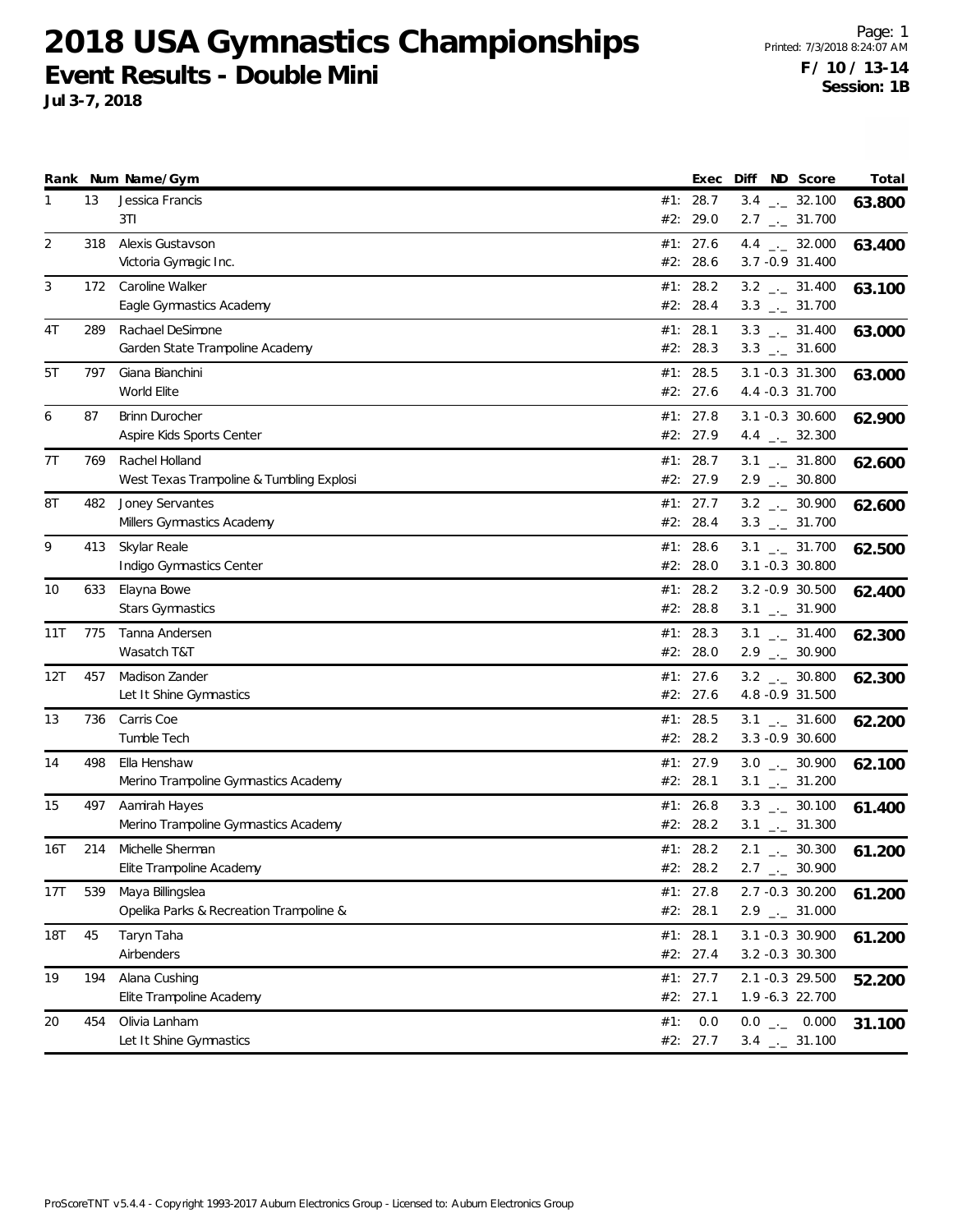|                |     | Rank Num Name/Gym                    |     | Exec       | Diff | ND Score                      | Total  |
|----------------|-----|--------------------------------------|-----|------------|------|-------------------------------|--------|
| 1              | 645 | Eli Lubell                           |     | #1: 28.3   |      | 5.2 -0.9 32.600               | 65.500 |
|                |     | Stingray TNT Marietta                | #2: | 28.6       |      | 5.2 -0.9 32.900               |        |
| 2              | 541 | Ryan Diez                            |     | #1: 28.1   |      | 4.4 $\frac{1}{2}$ 32.500      | 65.400 |
|                |     | Park Avenue Gymnastics               |     | #2: 28.5   |      | 4.4 $\frac{1}{2}$ 32.900      |        |
| 3              | 522 | Carter Black                         |     | #1: 28.1   |      | 5.2 -0.9 32.400               | 65.300 |
|                |     | North Valley Gymnastics              |     | #2: 28.1   |      | 4.8 $_{\leftarrow}$ 32.900    |        |
| $\overline{4}$ | 808 | Andrew Lamb                          |     | #1: 28.6   |      | 4.8 $\qquad \qquad -2$ 33.400 | 64.500 |
|                |     | World Elite                          |     | #2: 28.5   |      | 3.5 -0.9 31.100               |        |
| 5              | 489 | Jack Ledford                         |     | #1: 27.8   |      | 4.4 $\frac{1}{2}$ 32.200      | 64.000 |
|                |     | <b>MJM Studios</b>                   |     | #2: 27.4   |      | 4.4 $\qquad$ 31.800           |        |
| 6              | 768 | Nate Swanepoel                       |     | #1: $27.7$ |      | $3.5$ $-2.31.200$             | 63.700 |
|                |     | Vargas Academy                       |     | #2: 28.0   |      | 4.8 -0.3 32.500               |        |
| $\overline{7}$ | 502 | Thomas Watson                        |     | #1: $27.3$ |      | 4.8 -0.9 31.200               | 63.600 |
|                |     | Merino Trampoline Gymnastics Academy |     | #2: 27.5   |      | 5.2 -0.3 32.400               |        |
| 8T             | 347 | Josh Sar-Shalom                      |     | #1: 28.4   |      | $3.3$ $_{\leftarrow}$ 31.700  | 63.400 |
|                |     | Gymnastics Du Sol                    |     | #2: 28.5   |      | $3.2$ $_{-}$ 31.700           |        |
| 9T             | 801 | Rowan Deakin                         | #1: | 27.6       |      | 4.4 $\frac{1}{2}$ 32.000      | 63.400 |
|                |     | World Elite                          |     | #2: 28.5   |      | $2.9$ $_{\leftarrow}$ 31.400  |        |
| 10T            | 354 | Rory O'Neil                          |     | #1: 27.0   |      | 5.2 -0.9 31.300               | 63.400 |
|                |     | <b>Gypsy Flyers</b>                  |     | #2: 27.2   |      | 5.2 -0.3 32.100               |        |
| 11             | 343 | Edon Hartzy                          |     | #1: 28.4   |      | $3.3$ _._ 31.700              | 63.000 |
|                |     | Gymnastics Du Sol                    |     | #2: 28.1   |      | $3.2$ _ 31.300                |        |
| 12             | 614 | Dylan Gharbaoui                      |     | #1: 28.6   |      | $3.0$ _ $-31.600$             | 62.300 |
|                |     | So Cal TTC                           |     | #2: 27.6   |      | $3.1$ $_{-1}$ 30.700          |        |
| 13             | 622 | Ben Adams                            |     | #1: 27.1   |      | $3.2$ _ $-30.300$             | 61.600 |
|                |     | Sonshine Gymnastics                  |     | #2: 28.4   |      | $2.9$ $_{\leftarrow}$ 31.300  |        |
| 14             | 582 | Zachary Halter                       |     | #1: 27.9   |      | 3.2 -0.3 30.800               | 61.500 |
|                |     | Seattle Gymnastics-Ballard           |     | #2: 27.3   |      | $3.4$ $_{\leftarrow}$ 30.700  |        |
| 15             | 329 | Alex Fu                              |     | #1: 28.1   |      | $2.7$ _ $-$ 30.800            | 61.400 |
|                |     | <b>Gymfinity Gymnastics</b>          |     | #2: 27.6   |      | $3.0$ _ $-30.600$             |        |
| 16             | 184 | Alex Balinbin                        | #1: | 20.5       |      | $1.2$ $_{-}$ 21.700           | 51.600 |
|                |     | <b>Elmwood Gymnastics</b>            |     | #2: 27.0   |      | 4.4 -1.5 29.900               |        |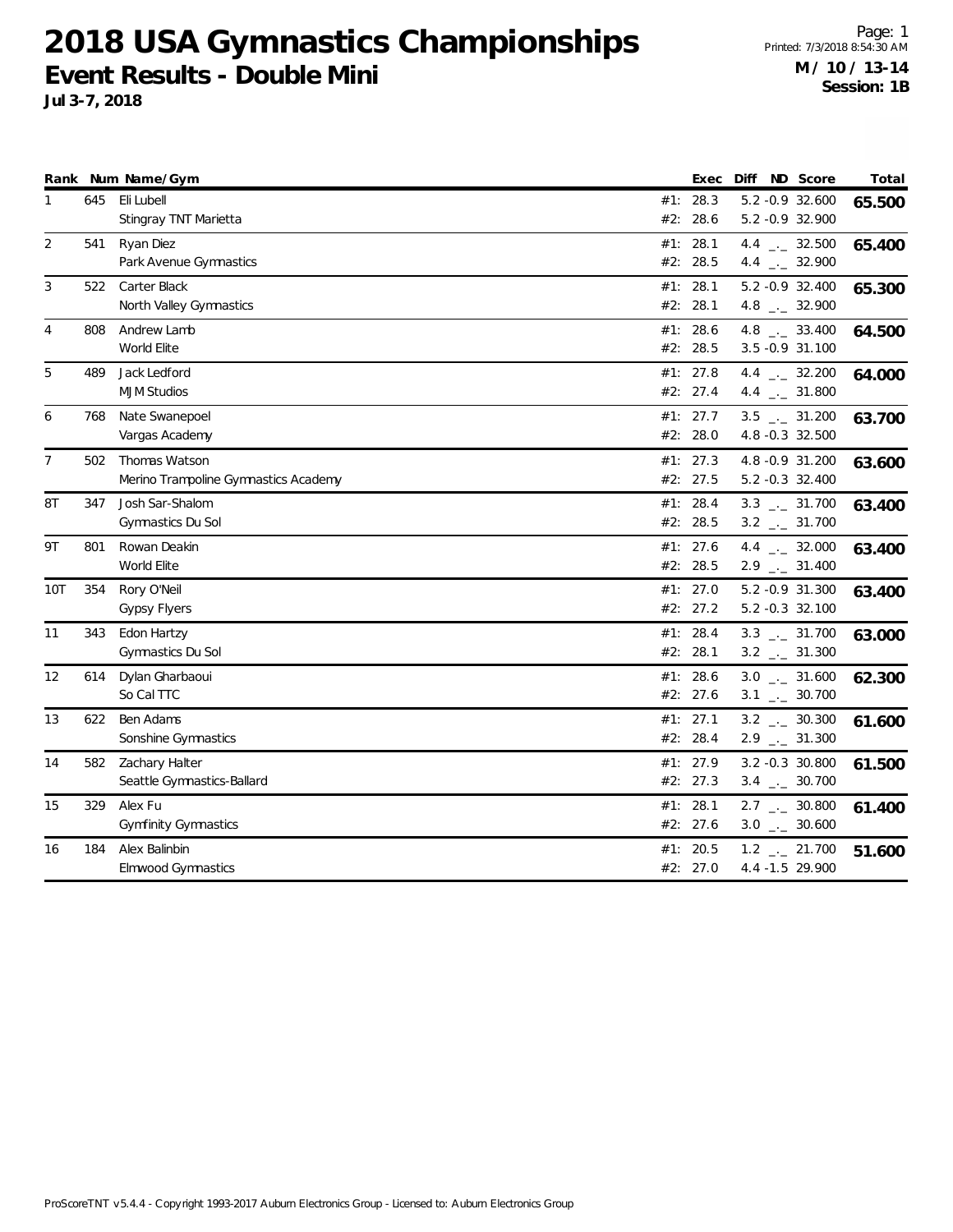**Jul 4-5, 2018**

|            |     | Rank Num Name/Gym              | Exec                 | Diff ND Score                 |                              | Total  |
|------------|-----|--------------------------------|----------------------|-------------------------------|------------------------------|--------|
| 1          | 799 | Ellie Clater<br>World Elite    | #1: 28.8<br>#2: 28.2 | $5.2$ _._ 33.400              | $5.2$ _ $-34.000$            | 67.400 |
| 2          | 324 | Kimberly Tipton                | #1: 28.4             |                               | $3.7$ $_{\leftarrow}$ 32.100 | 64.400 |
|            |     | Victoria Gymagic Inc.          | #2: 27.9             |                               | 4.4 $\frac{1}{2}$ 32.300     |        |
| 3          | 706 | Kaley DeWeese                  | #1: 28.5             |                               | $3.6$ _ $-32.100$            | 64.300 |
|            |     | The Palaestra                  | #2: 28.7             |                               | $3.5$ $_{-}$ 32.200          |        |
| 4          | 759 | Ansley Tobin                   | #1: 29.0             |                               | $3.1$ $_{-1}$ 32.100         | 64.200 |
|            |     | Ultimate Air                   | #2: 27.3             | 4.8 $\qquad \qquad -2$ 32.100 |                              |        |
| 5T         | 586 | Betty Reed                     | #1: 28.8             |                               | $3.2$ $_{-}$ 32.000          | 64.000 |
|            |     | Seattle Gymnastics-Ballard     | #2: 28.7             |                               | $3.3$ $_{\leftarrow}$ 32.000 |        |
| 6T         | 487 | Erin Dirr                      | #1: 27.7             |                               | 4.8 $_{\leftarrow}$ 32.500   | 64.000 |
|            |     | <b>MJM Studios</b>             | #2: 27.6             |                               | 4.8 -0.9 31.500              |        |
| 7          | 115 | Samantha Francis               | #1: 27.5             |                               | 4.4 $_{\leftarrow}$ 31.900   | 63.700 |
|            |     | Desert Gymcats                 | #2: 28.5             | $3.3$ $_{\leftarrow}$ 31.800  |                              |        |
| 8Τ         | 667 | Niah Johnson                   | #1: 28.9             |                               | $3.4$ $_{\leftarrow}$ 32.300 | 63.500 |
|            |     | <b>TAG USA Gymnastics</b>      | #2: 28.8             |                               | 3.3 - 0.9 31.200             |        |
| 9Τ         | 705 | Paula Shaibani                 | #1: $27.8$           | 4.4 $\frac{1}{2}$ 32.200      |                              | 63.500 |
|            |     | The Edge                       | #2: 28.2             | $3.1$ $_{-1}$ 31.300          |                              |        |
| 10T        | 125 | Karsen Barley                  | #1: $28.0$           |                               | $3.6$ $_{\leftarrow}$ 31.600 | 63.100 |
|            |     | Dulles Gymnastics Academy      | #2: 28.1             |                               | $3.4$ $_{\leftarrow}$ 31.500 |        |
| 11T        | 276 | <b>Elli Deters</b>             | #1: 27.3             |                               | 4.8 - 0.9 31.200             | 63.100 |
|            |     | For the Kidz                   | #2: 28.5             | $3.4$ $_{-1}$ 31.900          |                              |        |
| 12T        | 756 | McKenzie Petrich               | #1: 27.9             |                               | $3.6$ $-2$ 31.500            | 63.000 |
|            |     | Ultimate Air                   | #2: 28.5             | $3.0$ $_{\leftarrow}$ 31.500  |                              |        |
| 13T        | 518 | Joy Miller                     | #1: 27.9             |                               | $3.6$ _ $-31.500$            | 63.000 |
|            |     | Northwest Aerials              | #2: 27.1             |                               | 4.4 $_{\leftarrow}$ 31.500   |        |
| 14T        | 694 | Evelyn Williamson              | #1: 28.4             |                               | $3.4$ $_{-}$ 31.800          | 62.800 |
|            |     | Tennessee Elite Gymnastics     | #2: 28.1             |                               | $2.9$ $_{\leftarrow}$ 31.000 |        |
| 15T        | 132 | Nikita Oberoi                  | #1: 27.7             |                               | 4.4 - 0.9 31.200             | 62.800 |
|            |     | Dulles Gymnastics Academy      | #2: 28.5             | $3.1$ $_{--}$ 31.600          |                              |        |
| 16         | 773 | Kira Schwartz                  | #1: 27.8             |                               | $3.9$ $_{\leftarrow}$ 31.700 | 62.700 |
|            |     | Wallers GymJam Academy         | #2: 27.5             | 4.4 - 0.9 31.000              |                              |        |
| 17         | 175 | Emily White                    | #1: 28.4             |                               | $3.3$ $-2$ 31.700            | 62.200 |
|            |     | Edge Sports Tumbling and Cheer | #2: 27.3             |                               | 3.5 -0.3 30.500              |        |
| <b>18T</b> | 486 | Mary DesJardins                | #1: 28.1             |                               | $3.1$ $_{\leftarrow}$ 31.200 | 62.100 |
|            |     | <b>MJM Studios</b>             | #2: 27.9             |                               | $3.0$ $_{\leftarrow}$ 30.900 |        |
| 19T        | 593 | Caroline Hudson                | #1: 26.8             |                               | 4.4 -1.2 30.000              | 62.100 |
|            |     | Scottsdale Gymnastics          | #2: 28.6             |                               | $3.5$ $_{-}$ 32.100          |        |
| 20T        | 51  | Ella Born                      | #1: 28.4             |                               | $2.7$ $_{\leftarrow}$ 31.100 | 62.000 |
|            |     | Airborne Gymnastics and Dance  | #2: 27.9             |                               | $3.0$ _ $-30.900$            |        |
| 21T        | 603 | Elise Kinyanjui                | #1: $27.8$           |                               | $3.1$ $_{\leftarrow}$ 30.900 | 62.000 |
|            |     | Silver Stars Gymnastics        | #2: 28.1             |                               | $3.0$ _ $-31.100$            |        |
| 22         | 353 | Gloriana O'Neil                | #1: $27.8$           |                               | $3.3$ $_{\leftarrow}$ 31.100 | 61.600 |
|            |     | <b>Gypsy Flyers</b>            | #2: 27.5             |                               | $3.0$ $_{\leftarrow}$ 30.500 |        |
| 23         | 284 | Danielle Mahoney               | #1: 28.0             |                               | $2.7$ $_{-}$ 30.700          | 61.400 |
|            |     | <b>G-Force Gymnastics</b>      | #2: 27.9             |                               | 3.1 -0.3 30.700              |        |

ProScoreTNT v5.4.4 - Copyright 1993-2017 Auburn Electronics Group - Licensed to: Auburn Electronics Group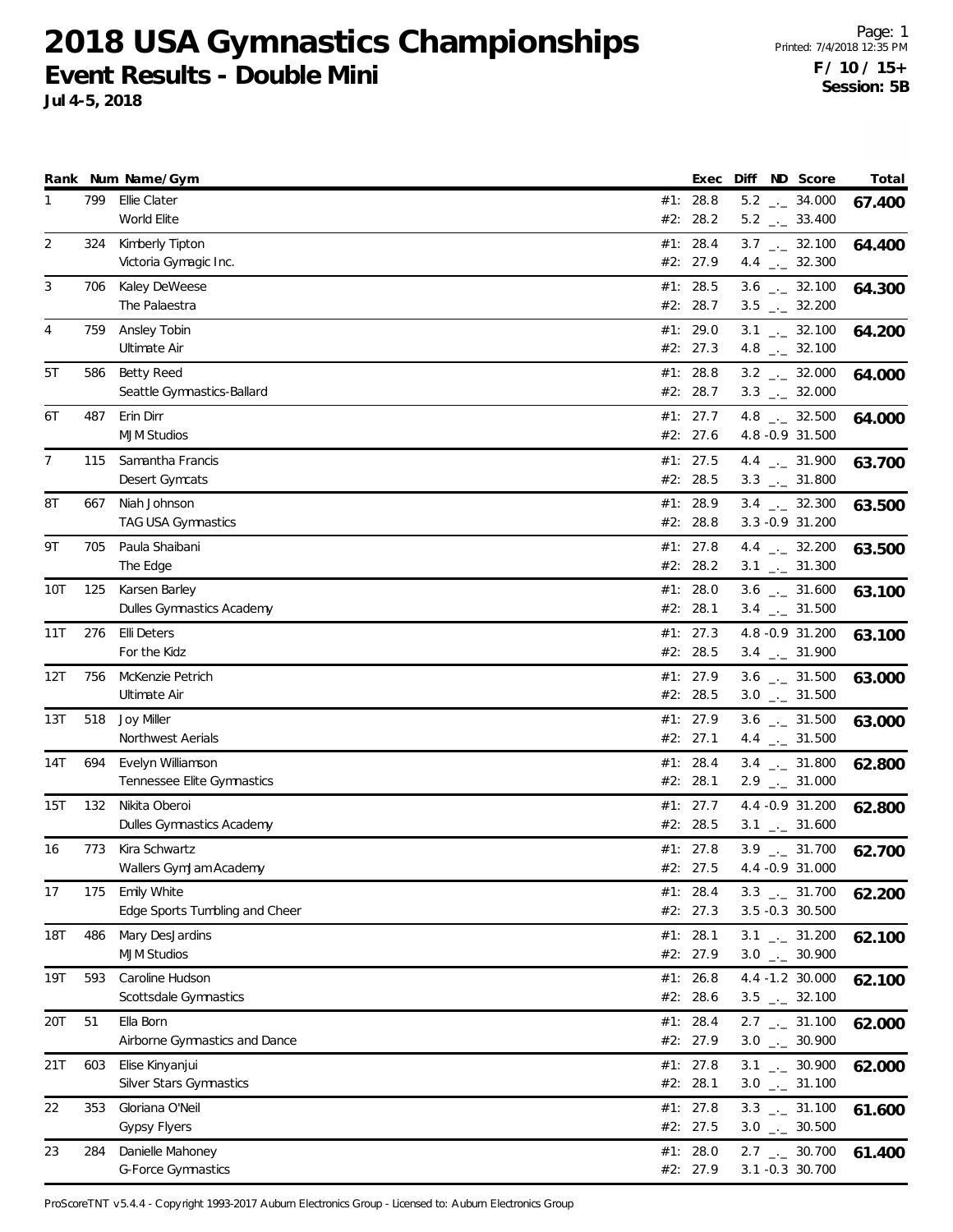**Jul 4-5, 2018**

|     |     | Rank Num Name/Gym                               | Exec                       | ND Score<br>Diff                                     | Total  |
|-----|-----|-------------------------------------------------|----------------------------|------------------------------------------------------|--------|
| 24T | 752 | Elli Harris<br>Ultimate Air                     | 28.3<br>#1:<br>27.7<br>#2: | 3.0 -0.9 30.400<br>$3.2$ $_{\leftarrow}$ 30.900      | 61.300 |
| 25T | 713 | Abby Dunham<br>Top Star Training Center         | #1: 28.2<br>#2:<br>27.7    | $3.1$ $_{-1}$ $31.300$<br>$3.2 -0.9 30.000$          | 61.300 |
| 26T | 689 | Sarah Harvey<br>Tennessee Elite Gymnastics      | #1: 27.4<br>28.1<br>#2:    | $3.2 - 1.2$ 29.400<br>$3.4$ $\phantom{0}-2.500$      | 60.900 |
| 27T | 612 | Amanda Coes<br>So Cal TTC                       | #1: 27.8<br>#2: 27.1       | $3.1$ $_{-1}$ 30.900<br>$3.2 -0.3$ 30.000            | 60.900 |
| 28T | 418 | Katherine Omo-Osagie<br>Infinite Bounds         | #1: 27.3<br>#2: 27.9       | $3.6 - 0.9$ 30.000<br>3.7 -0.9 30.700                | 60.700 |
| 29T | 361 | Alexandra Holmen<br>Gleasons Gymnastic School   | #1: 27.8<br>#2: 27.1       | $3.0$ _._ 30.800<br>3.1 -0.3 29.900                  | 60.700 |
| 30  | 394 | Rosa Mazzuca<br><b>High Energy Gymnastix</b>    | #1: 27.3<br>#2: 27.9       | $3.3$ _._ 30.600<br>$3.0 - 0.9 30.000$               | 60.600 |
| 31  | 435 | Amanda Binger<br>Kansas City Trampoline Club    | #1: 28.1<br>#2:<br>28.1    | 2.9 -0.9 30.100<br>2.7 -0.9 29.900                   | 60.000 |
| 32  | 349 | Brenna Busch<br><b>Gypsy Flyers</b>             | #1: 20.7<br>#2: 27.9       | $1.2$ $_{-2}$ 21.900<br>$3.0$ $_{\leftarrow}$ 30.900 | 52.800 |
| 33  | 485 | Jenna Clark<br><b>MJM Studios</b>               | 20.6<br>#1:<br>#2: 28.5    | 1.2 . 21.800<br>3.0 -0.9 30.600                      | 52.400 |
| 34  | 95  | Rebecca Stevenson<br>Cabarrus County Gymnastics | #1: 27.9<br>#2: 20.1       | $3.0$ _._ 30.900<br>$0.5$ _ 20.600                   | 51.500 |
| 35  | 708 | Helena Perez-Stark<br>The Palaestra             | #1: 20.1<br>#2: 25.0       | $0.7$ _._ 20.800<br>2.9 -0.3 27.600                  | 48.400 |